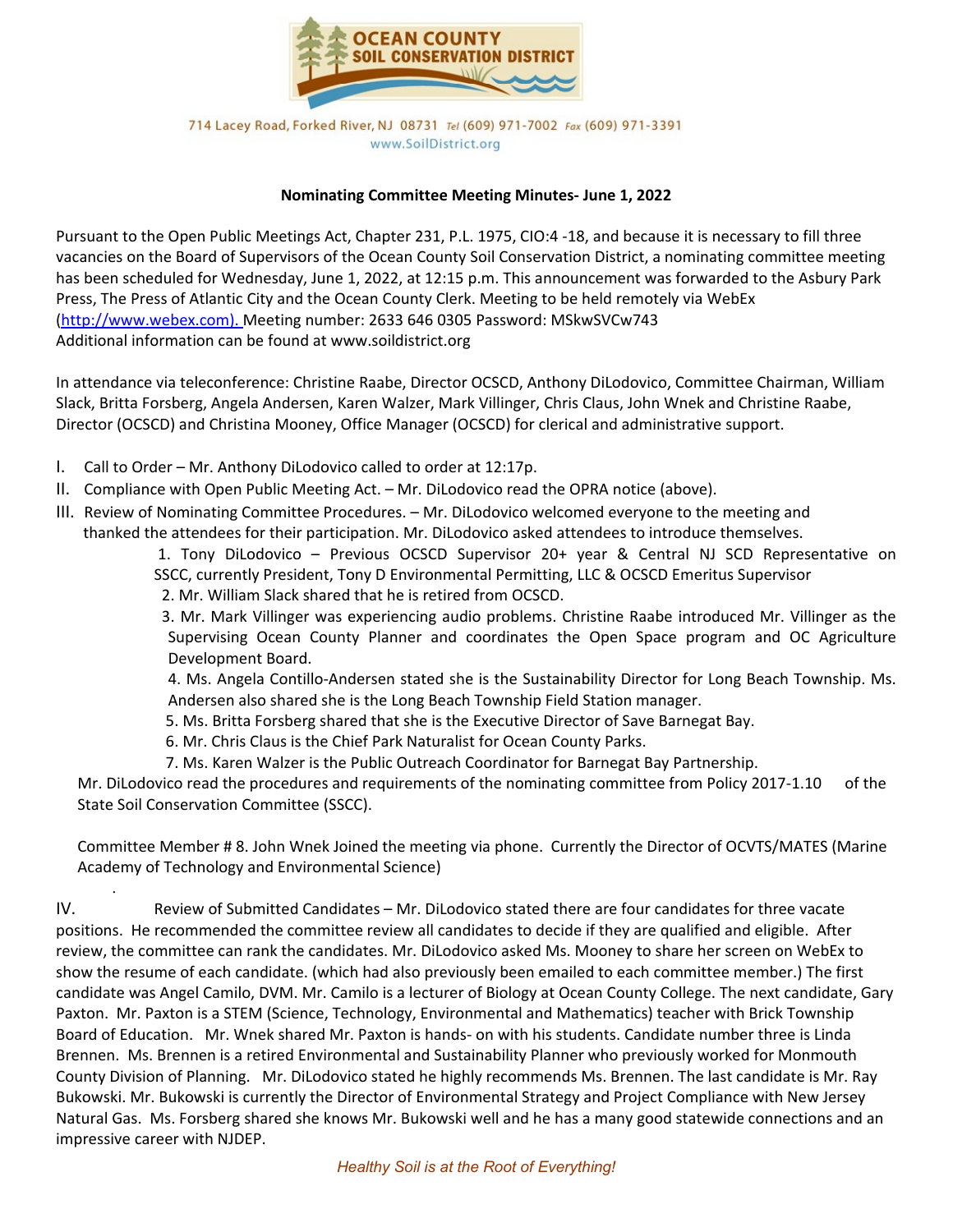Mr. Slack stated that all candidates are very well qualified.

V. Public comments – No public was present.

VI. Vote on Nominees for consideration by State Soil Conservation Committee – Mr. DiLodovico stated the committee needs to vote on the candidates to send three recommendations to the State committee to fill the OCSCD Board vacancies. Ms. Andersen recommended committee members email their ranking of the candidates to Ms. Raabe. Mr. Villinger said while all candidates are well qualified, he would note that when considering geographic representation three of the candidates are Brick residents.

Ms. Andersen asked about additional candidates who may also be interested even though the committee voting today. Mr. Wnek and Mr. Slack said the committee should continue to receive applicants because it would not hurt to have a running list of interested people. Mr. DiLodovico stated there will be a waiting list. Ms. Raabe noted that there is an opportunity for interested parties to serve on committees or assist with the roundtable. She also noted that the Public Notice posted on the OCSCD website regarding nominations does say applications are due July  $1^{st}$ . Also, it was noted that the SSCC may not approve the Nominating Committee's nominees but that they need to be sent in for consideration in a ranked /preference order.

Mr. DiLodovico asked each member to rank the four candidates and email the ranking to Ms. Raabe. Each candidate will be assigned a point value (1-4) and the candidate with the lowest points will be the top candidate. Using the committee's rankings, Ms. Raabe stated the top three candidates were: 1. Mr. Bukowski, 2. Ms. Brennen, and 3. Mr. Paxton. Mr. Camilo was the fourth candidate overall in the ranking.(see attached Tally Sheet)

Mr. DiLodovico asked whether the committee should consider that all three top candidates are from Brick. Discussion ensued. Mr. Slack stated he doesn't think it makes a difference. Ms. Forsberg said she understands the point of not wanting all candidates to reside in the same municipality, but each candidate has such distinct qualities and strengths they would bring to the group. She feels this outweighs the geographical concerns. Ms. Forsberg also stated it is unfortunate that there isn't a spot for Mr. Camilo. Mr. DiLodovico suggested that the committee submit all four candidates to the SSCC so there is an alternative but is open to suggestions. Mr. Slack said it makes sense to send an alternate. The committee agreed. Ms. Walzer stated that Mr. Camilo being on the board would add diversity. She also mentioned Mr. Camilo has helped the BBP with several projects. Ms. Forsberg stated Mr. Camilo would be an asset to the board and he is bilingual. She agrees having Mr. Camilo as an alternate is a good idea.

Ms. Forsberg made a motion to approve sending Ms. Brennan, Mr. Bukowski, and Mr. Paxton to the SSCC as nominees with Mr. Camilo to be considered as an alternate\*. Mr. Slack seconded. Roll call vote was unanimous.

\* Christine &/or Mr. DiLodovico will investigate the possible designation of an alternate supervisor for Mr. Camilo and/or other opportunities for engaging interested candidates with the District.

Mr. DiLodovico thanked everyone for their time and input and said that he will send meeting minutes to the committee. Christine Raabe also thanked all the participants for their input and continued support of the District.

VII. Adjournment – Mr. DiLodovico adjourned the meeting at 12:50pm.